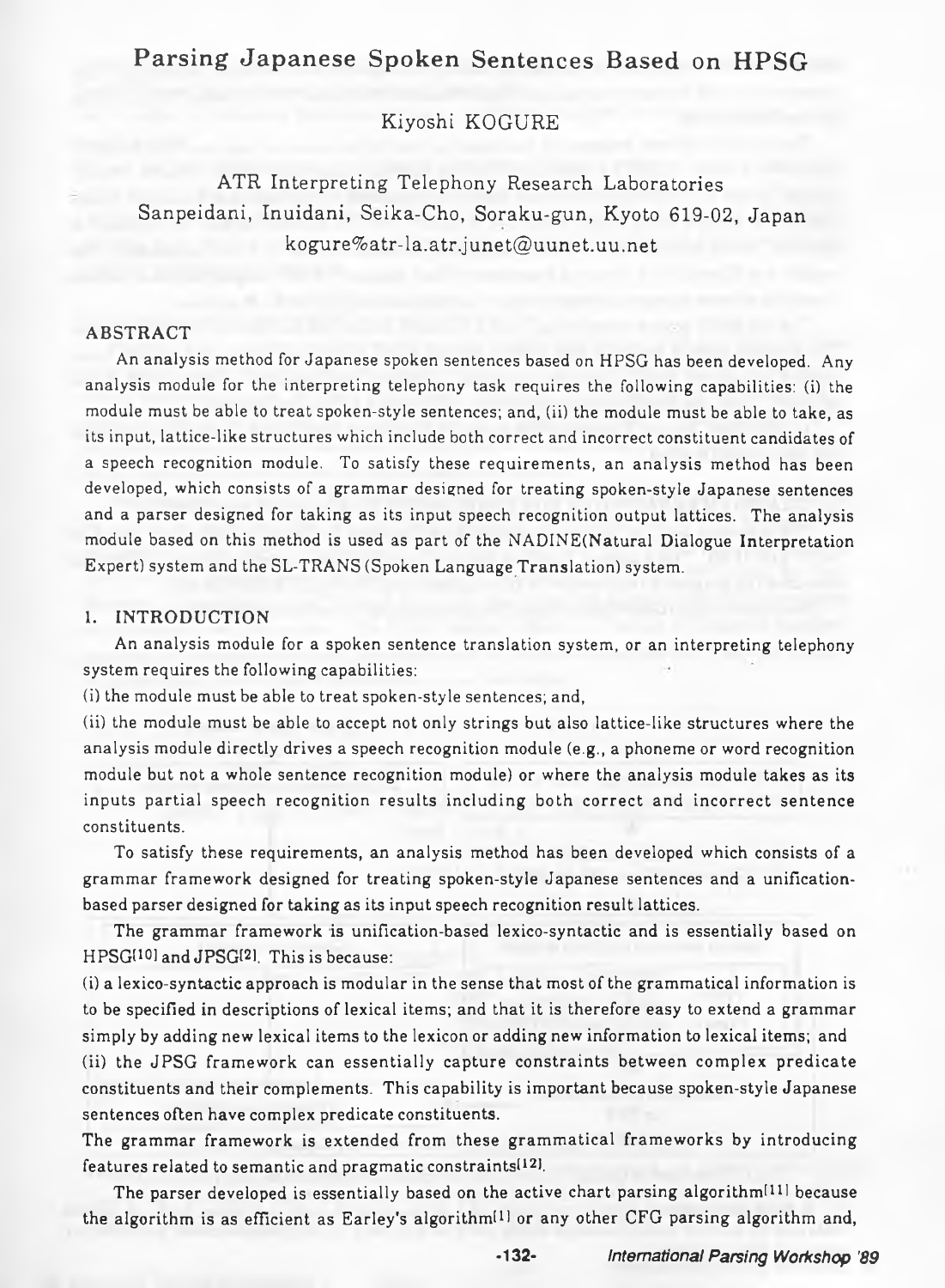moreover, has the capability of controlling parsing strategies to avoid exhaustive searches. The parser is extended to treat constraints in Typed Feature Structures (TFS) by using TFSP links (as defined in Section 3).

The analysis method proposed in this paper is used in the analysis module of the NADINE system[4-9i and the NADINE system is used as the machine translation module of the SL-TRANS system. In the SL-TRANS system, input speech is recognized by the Japanese *bunsetsu*1 phrase recognition module based on the HMM-LR method<sup>[8]</sup> and the module outputs the sequence of *bunsetsu* phrase lattices, each of which consists of bunsetsu phrase structure candidates. The outputs are filtered by a *bunsetsu* dependency filter module(51 which outputs sentence lattices consisting of fewer *bunsetsu* phrase structure candidates than the HMM-LR produces.

The NADINE system takes as its input a sentence lattice and outputs an English sentence. The analysis module based on this paper's method takes a sentence lattice and outputs typed feature structures which represent syntactic, semantic and pragmatic information of the sentence. Then, the transfer and generation modules output an English sentence.

In this paper, Section 2 describes the grammar framework and Section 3 describes the parser and the analysis method.

## 2. GRAMMAR FRAMEWORK FOR SPOKEN-STYLE JAPANESE SENTENCES

The grammar built up to analyze spoken-style Japanese sentences is essentially based on HPSG and JPSG. The grammar describes not only syntactic and semantic information but also discourse and pragmatic information in an integrated way by using TFS descriptions.

Resolution of omitted obligatory cases (or zero-pronouns) is very important because



Fig. 1 Overview of the SL-TRANS system (modules related to the analysis module)

1. a basic phonological phrase consisting of a *jiritsugo-word* such as a noun, verb, or adverb followed by zero or more *fuzokugo-words* such as auxiliary verbs, postpositional particles, or sentence final particles.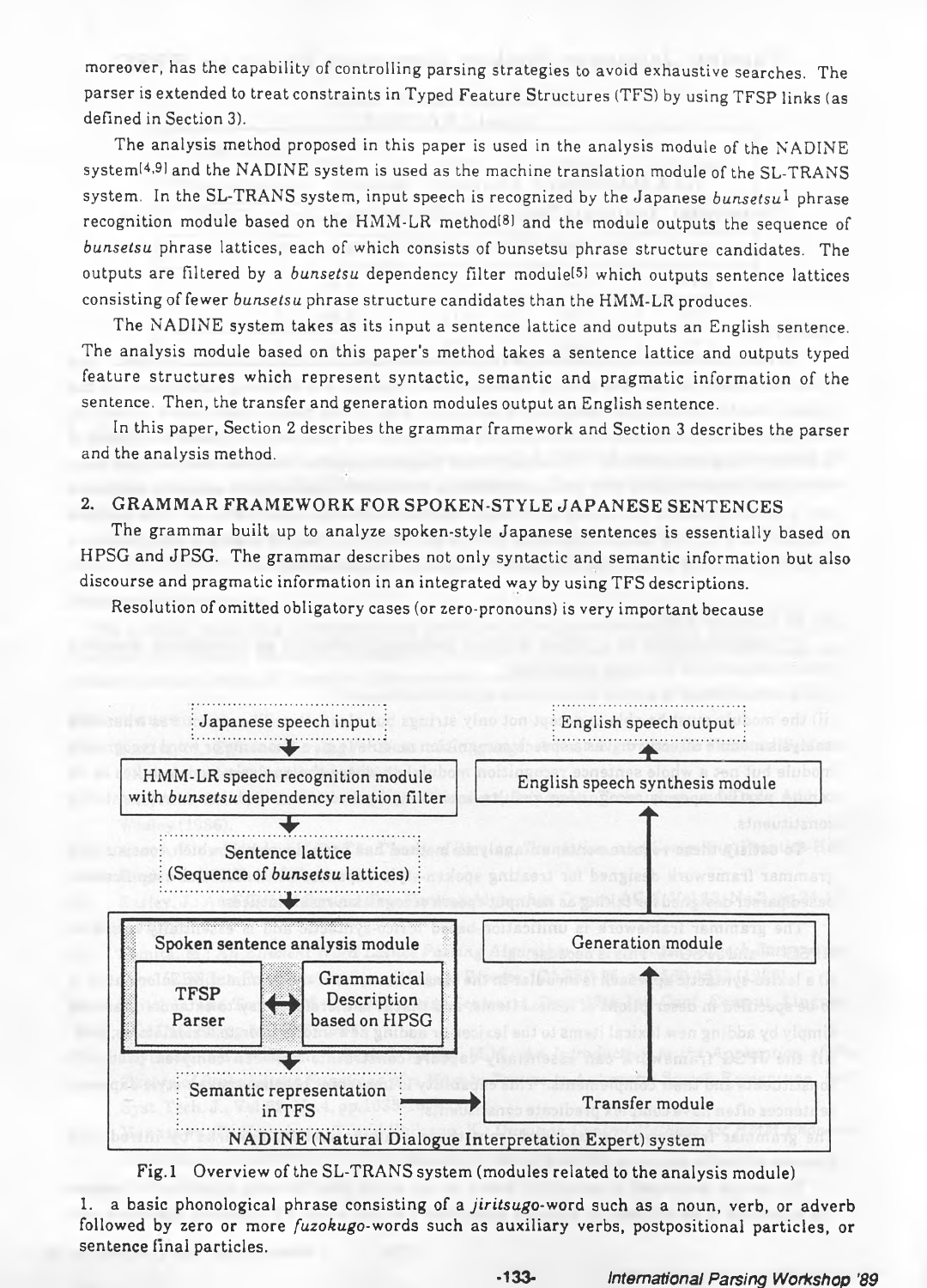(i) pronouns referring to the speaker and the hearer seldom appear in spoken-style sentences and these omitted cases make sentences more ambiguous, and

(ii) in order to translate these sentences into natural English sentences, they must be supplemented.

If they are not supplemented, for example, Japanese sentences without agent subject case expressions must often be translated into unnatural English passive sentences (e.g., "A *registration form will be sent*" instead of *"I will send you a registration form').* In this paper's analysis, such omitted cases are resolved by using constraints on the uses of deictic expressions and their case elements, and so on.

#### **2.1. Treatment of Syntactic and Semantic Information**

Spoken-style Japanese sentences often have complex sentence final predicate phrases consisting of main predicates and combinations of auxiliary verbs and sentence final particles. In such a predicate phrase, its head constituent stipulates the properties of the complement occurring just on its left such as its part of speech, conjugational type, and conjugational form. Such stipulations are easily described in the SUBCAT feature value in the head. A SUBCAT feature value is a list of complement constituent specifications.

For example, in the lexical description (1) of the causative auxiliary verb "*seru*", the SUBCAT feature value specifies that the auxiliary takes as its complement a verb phrase with conjugational type CONS (for consonant type) and conjugational form VONG (for voice negative type), and two postpositional phrases (PPs), a PP marked by "ni" and a PP marked by "ga". Moreover, it specifies that the VP must be located just before the auxiliary and that the relative order between two PPs is free. The SEMF feature, which is a bundle of semantic features, specifies the semantic selectional restrictions and, in the description, the SEMF feature value of the *ga*-PP specifies that the PP must refer to an animate object.

```
[[syn [[morph [[ctype vow][cform aspl-or-infn]]]
      [head [[pos v]
             [modl [caus +]]]\ldots]]
      [subcat [[first [[syn [[morph [[ctype cons][cform vong]]]
                             [head [[pos v]
                                   [modi [[caus -][deac -] ...]]]]
                             [subcat [[first [[syn [[head [[form ga]
                                                   ...]] ...] ...]
                                             [sem ?causee] ] ]
                                     [rest end]]]][sem ?caused]]]
               [rest (:perm-list [[syn [[head [[formga] ...]] ...]]
                                 [semf [[human +]]][sem ?causer]]
                                [[sym [[head [[form ni] ...]] ...]][sem ?causee]])]]] \dots] \dots]
 [sem [[relation cause]
      [causer ?causer]
      [causee ?causee]
       [caused \quad ?caused ]]] ]
```
where "?" is the prefix of the tag and structures denoted by the same tag are token identical, and ":perm-list" is a macro which takes as its arguments a set of typed feature structure descriptions and returns as its value the disjunction of permuted lists made of the set.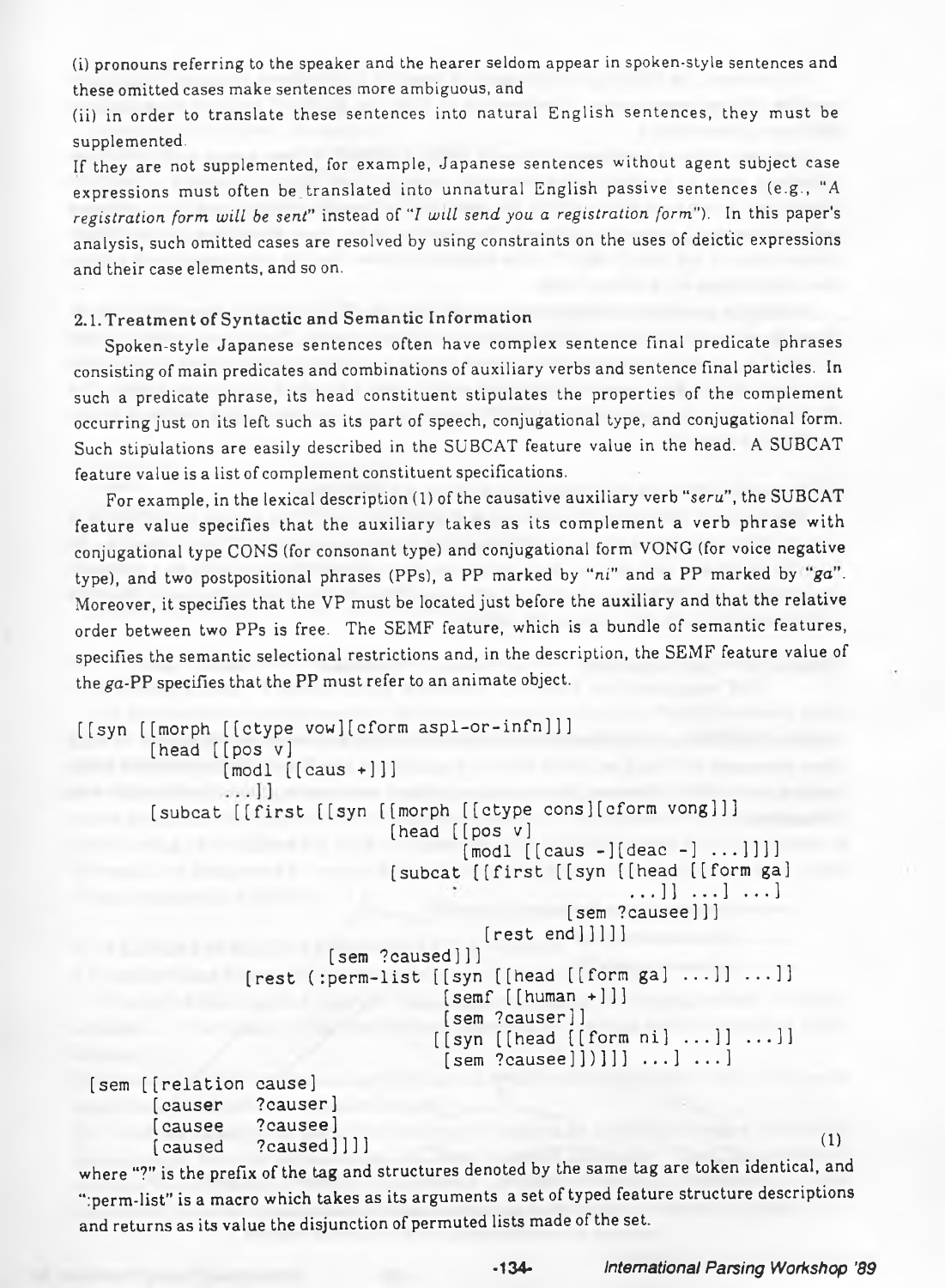Furthermore, the COH feature (Category Of Head) in a complement or adjunct constituent specifies its head constituents. Combinations of COH and SUBCAT features allow flexible **gram m atical descriptions.**

**Japanese predicate constituents belong to groups: a member of these groups must, with some** exceptions, occur in a strictly one-dimensional sequence; these groups correspond to semantic hierarchies. A new head feature MODL (for modality) has been devised to all and only predicates with grammatically ordered constituents. For example, in the above description (1), the MODL feature value of the first SUBCAT value element specifies that the complement verb phrase should not include any auxiliary verbs.

Besides the predicate constituent order specification, the MODL feature is also used to restrict<sup>+</sup> syntactic and semantic behavior of subordinate (adverbial) phrases. For example, certain formal adverbs (i.e., subordinate conjunctions) require as their complements verb phrases without time or place modifiers. Such requirements reduce ambiguities of adverbial phrase modificands. The **M O D L feature in conjunction w ith the SE M F feature contribute to reducing the num ber of verbal m odificand am b igu ities.**

## 2.2. Treatment of Pragmatic Constraints on Uses of Expressions

This grammar framework treats discourse or pragmatic constraints on uses of expressions in order to select plausible analysis candidates and to resolve certain kinds of zero-pronouns. An analysis candidate includes not only syntactico-semantic descriptions such as a semantic interpretation (the SEM feature value) but also annotations or a set of conditions under which the interpretation is valid. For example, the sentence

Watashi ni tourokuyoushi o o-okuri itadake masu ka DAT registration form ACC HON-send RECEIVE-FAVOR POLITE QUESTION

seems to have two analysis candidates corresponding to phrase structures (a) and (b) in Fig.2 (they correspond to "*Could you please send me a registration form?"* and *IT'Could I please send a registration form?").* However, the analysis candidate corresponding to (b) has the following annotations:



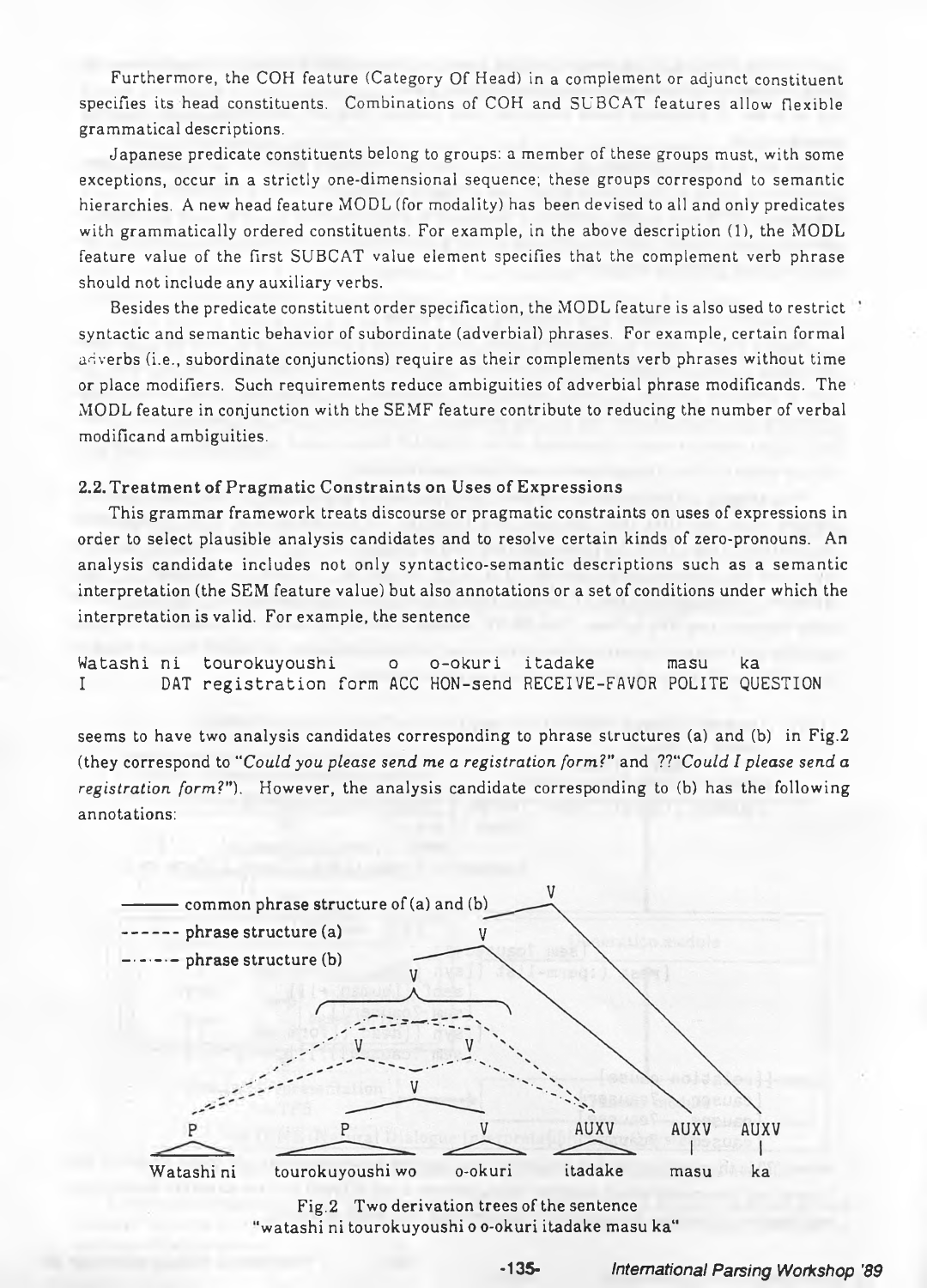```
[[ relation condescend]
[agent ?speaker]
[object ?subject sem]
[compactive-object][ [ relation express-more-empathy ]
[agent ?speaker]
[object ? subject sem]
[comparative-object ?speaker]]
```
(where ? speaker refers to the speaker and ? subject sem is the semantic representation of the subject of "*itadake*").

Accordingly, these conditions are unnatural (e.g., the speaker expresses more empathy to a person other than himself) but (a) does not have such unnatural conditions. Thus, the analysis (a) is selected as a more plausible candidate than (b).

These annotations are also used for zero-pronoun resolution. In the analysis (a), the subject and indirect object of "*itadake*" are missing. However, (a) has the following annotations:

| [[relation]         | condescend]                                |
|---------------------|--------------------------------------------|
| [agent              | ?speaker]                                  |
| [object             | ?subject sem]                              |
| [comparative-object | ?indirect-object sem]]                     |
| [[relation          | express-more-empathy]                      |
| [agent              | ?speaker]                                  |
| [object             | ?subject_sem]                              |
|                     | [comparative-object ?indirect-object sem]] |

and by searching for discourse participants satisfying these conditions, candidates of missing elements can be found.

In order to obtain such annotations, lexical descriptions have PRAG| RESTRS features which include constraints in terms of **RESPECT, CONDESCEND, POLITE, EXPRESS-MORE-EMPATHY** and so on.

Plausibility scores based on these annotations are used in conjunction with other kinds of scores described below to select plausible analysis candidates. Zero-pronoun resolution is applied after parsing Annotations are used in conjunction with conditions under which utterances of sentences are interpreted as certain types of illocutionary acts, and conditions under which actions in general are rational.

## **3. FEATURE STRUCTURE PROPAGATION PARSER**

#### **3.1. Active Chart Parser with Feature Structure Propagation Links**

The active chart parsing algorithm has properties suitable for parsing natural language efficiently. In particular, it has two excellent properties for treating speech recognition result lattices:

(i) it does not limit its inputs to only strings but can accept lattice structures — thus, it can parse speech recognition result lattices directly; and,

(ii) it has the capability of controlling the order of parsing by adapting a method of selecting pending edges from the pending edge list, which works as an agenda. Thus, by adapting a selection method based on certain criteria which, at least, reflects speech recognition result plausibility, plausible parses can be obtained in the early stages without exhaustive search.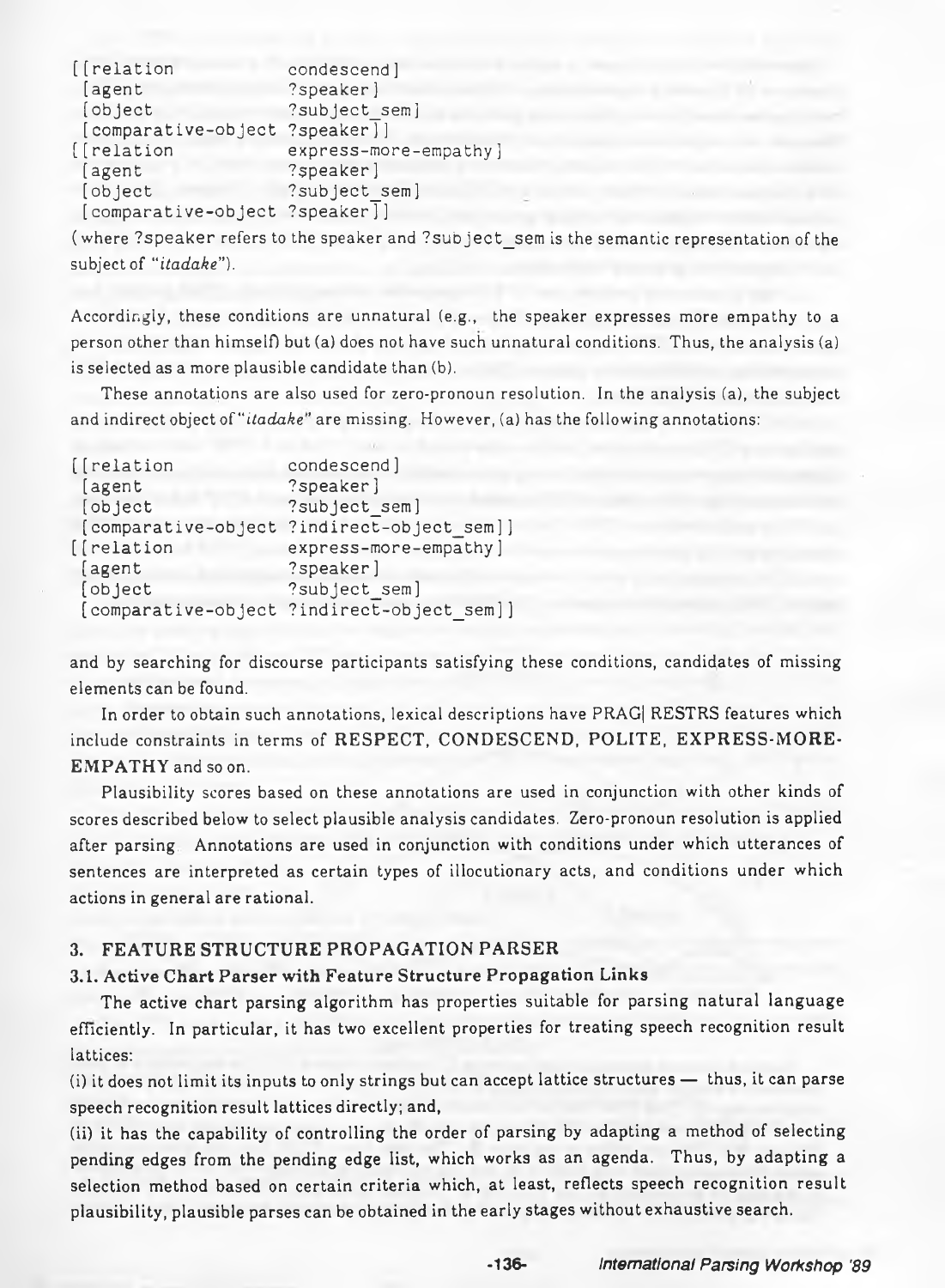However, this second property makes structure sharing difficult in unification-based CFG parsing, or CFG parsing augmented by constraints described in typed feature structures (TFSs). In unification-based parsing, there often exist edges with the same content except for their TFSs. When an active edge is continued with an inactive edge, if there is already an edge with the same contents except for its TFSs as the continuation edge, edge sharing may seem to be able to be achieved by adding the continuation edge's TFSs into the existing edge's. However, this makes parsing incomplete because the existing edge may have been used previously to construct larger edges due to the parsing order freeness and because newly added TFSs are not used to construct larger edges or used as part of larger edges.

In order to solve this problem, the TFS Propagation parser (in short, TFSP parser) has been developed. The parser is essentially based on active chart parsing and each edge of the parser has a set of TFSs representing syntactic, semantic and pragmatic information of corresponding partial phrase structures. The parser is extended to have special links called TFS Propagation links (TFSP links).

A TFSP link in an edge remembers how the TFSs of the edge were previously propagated and specifies how TFSs newly added into the edge should be used. That is, a TFSP link of an active edge points to a continuation edge having as its annotation the inactive edge used to construct the continuation edge. Then, when a TFS is added to an active edge, for each TFSP link of the edge, the TFS is unified with each TFS of the link's inactive edge and then the unification result TFS is added into the link's continuation edge if the unification succeeds. By using TFSP links, new edge creation is necessary only when there is no edge with a certain starting vertex, ending vertex, label and remainder symbol sequence. The TFSP link makes edge structure sharing possible.



#### Fig.3 TFSP links

Suppose the case where the inactive edge  $\bigcirc$  has been created from the active edge  $\mathbb O$  and the inactive edge G and the inactive edge © has been created from the active edge *®* and the inactive edge  $\mathfrak{D}$ . The TFSP link  $\mathfrak{D}$  is created between  $\mathfrak{D}$ ,  $\mathfrak{D}$  and  $\mathfrak{D}$ . In this case, when the active edge  $\mathcal D$  is continued with the inactive edge  $\mathfrak G$ , the successful unification result TFSs of  $\mathcal{D}'$ 's and  $\mathfrak{B}'$ 's TFSs are added to the edge  $\mathfrak{D}$ . The edge has a TFSP link and then the newly added TFSs are unified with TFSs in *®* and the successful unification results are propagated to the edge  $\mathfrak{D}$  as specified by the TFS link  $\mathfrak{D}$ . If there are already TFS links in the edge  $\mathfrak{D}$ , the newly added TFSs are also propagated in the ways specified by these links.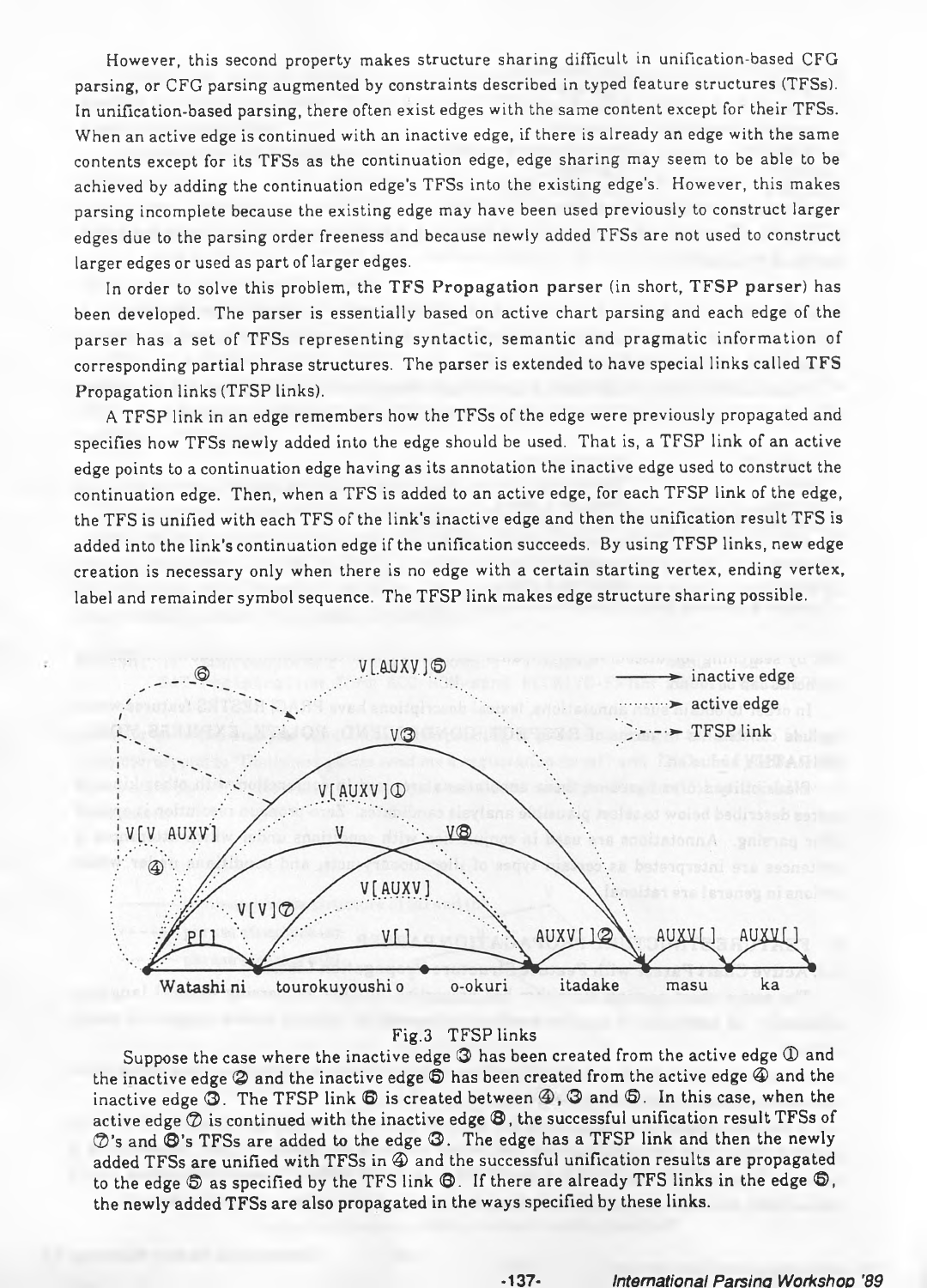The TFSP link enables the parser to reduce unnecessary edge structure creation and TFS unification. When an active edge is continued with an inactive edge, the continuation edge is meaningful only when it has at least one consistent TFS corresponding to the continuation edge. Therefore, the necessary computation is reduced to finding a pair of active and inactive edge TFSs which are consistent or can be unified. It is not necessary to compute the other pairs' unification after finding a first pair unless TFSs representing whole sentence structures are required later. This is made possible by using TFSP links because they can not only unify TFSs immediately and propagate unification result if desired, but they can also propagate information on how to unify them later. This reduces unnecessary unification computation when the edges are not used as parts of the parses of the whole sentences, especially when the TFSP parser does not need to find all possible parses exhaustively.

The unification method used in the TFSP parser has the following characteristics:

(1) It uses Kasper's disjunctive feature structure unification algorithm^). This allows not only for efficient descriptions of each lexical item (such as efficient coding of SUBCAT feature values for treating complement order scrambling and word meanings with conditions for disambiguation), but also packing descriptions of homonyms. Disjunctive lexical descriptions work like Polaroid words<sup>[3]</sup>.

(2) As for the definite feature structure unification algorithm, the incremental copy unification algorithm which allows cyclic structures<sup>[7]</sup> is adopted to treat cyclic constraints including SUBCAT and COH features.

### **3.2. Agenda Control Mechanism and Plausibility Score**

In order to select the most plausible analysis candidate in the early stages, the TFSP parser selects the pending edge with the best edge score among the pending edge list during parsing, and selects the TFS with the best TFS score among sets of TFSs in complete edges, each of which has as its label the start symbol, as its remainder symbol sequence an empty sequence, as its starting vertex the leftmost vertex of the chart, and as its ending vertex the rightmost vertex of the chart just after parsing finishes. Parsing finishes when a certain number of TFSs have been created with scores better than certain criteria determined by the input sentence length (e.g., the number of *bunsetsu* structures).

The edge score mainly contributes to first obtaining a plausible syntactic structure. The edge score for treating speech recognition result lattices is essentially based on the following:

(a) speech recognition score,

(b) surface string length, and

(c) edge type such as active, inactive, or just-proposed.

When a new edge is created, the edge score is calculated from information on the active edge and the inactive edge. Moreover, when a new TFSP link is created and the links point to an existing continuation edge, the edge score of the continuation is recalculated.

The TFS score mainly contributes to obtaining syntactico-semantically and pragmatically plausible structure and is essentially based on the following:

(d) phrase structure complexity (the number of phrase structure tree nodes),

(e) unfilled complements (the number of elements in SLASH feature value), and

(0 violation of pragmatic constraints on expression usage (the unnatural relationships in the PRAG|RESTRS feature value).

The behavior of the TFSP parser is illustrated by an example. Suppose the case where a speech recognition result lattice includes the following sentence candidates and the nominative

**-138-** *International Parsing Workshop '89*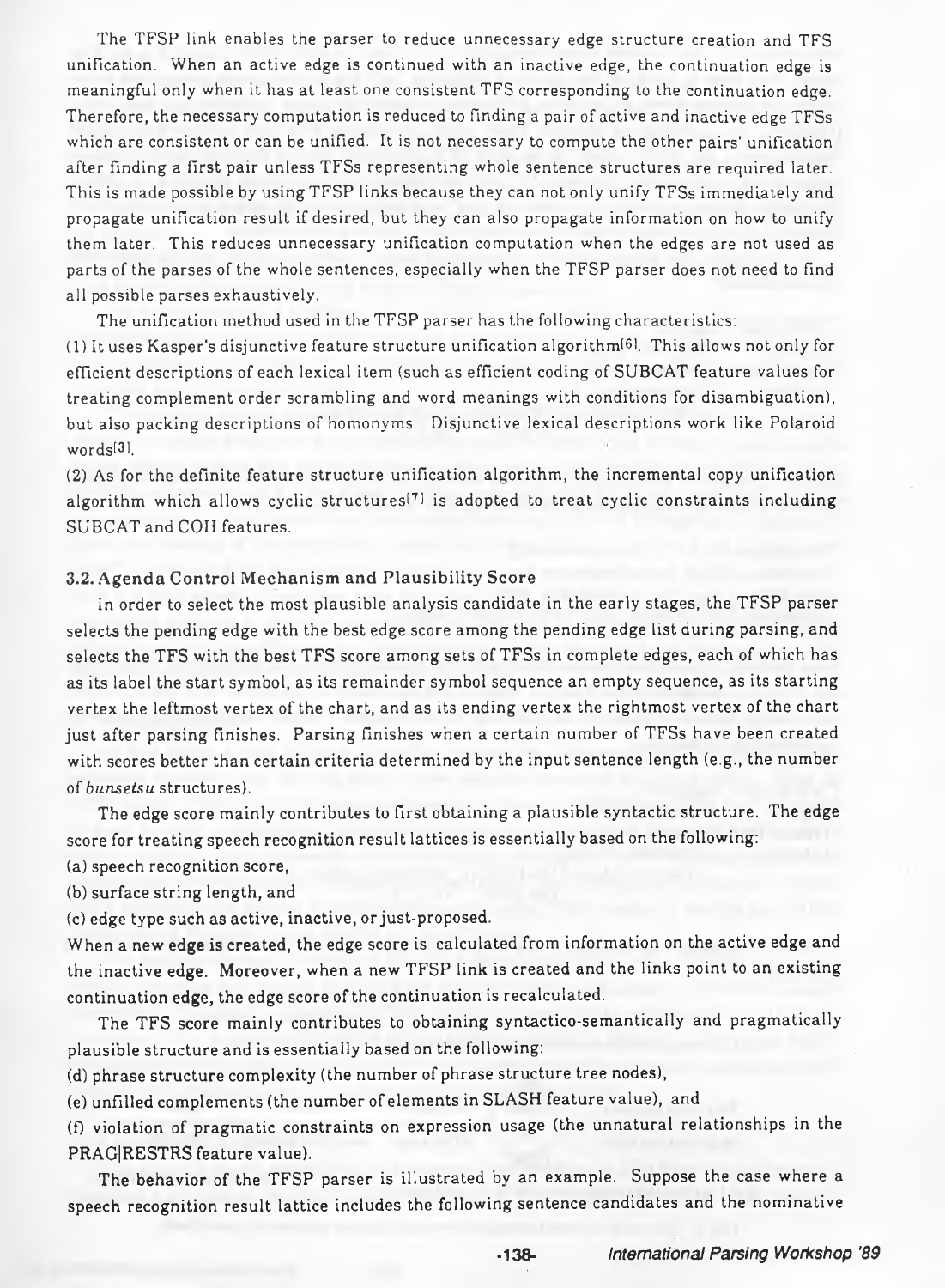postposition "*ga*" has a better speech recognition score than the topic marker *"wa'"* (Fig.4). The parser first tries to build up the structure including *"ga"* due to the speech recognition score preference because there are no other differences between structures including *"ga"* and *"wa".* However, the building-up process stops when combining structures corresponding to "*tour okay oils hi ga"* and "*o-okuri*" because of TFS unification failure between SEMF feature values of the verb's subject  $[$ [animate +]] and the nominative noun phrase  $[$ [animate -]]. Then, the parser adopts the structure containing "*wa*" and analyzes the semantics of the topic noun phrase as playing a semantic object role in the "*okuru"* (sending) relationship.

In this case, the agent subject is missing and the parser outputs as the semantic representation:

```
[[relation okuru-1]
 [agent ?subject_sem]
[recipient ?indirect-object_sem]
[object [[parameter ?x]
             [restriction [[relation tourokuyoushi-1]
                           [object \quad ?x]]]]]]
```
However, the parser also outputs pragmatic constraints on the person referred to by the subject based on the lexical descriptions of the honorific verb "*itashi*" as follows:

| [[relation] | condescend]                                |
|-------------|--------------------------------------------|
| [agent      | ?speaker]                                  |
| [object     | ?subject_sem]                              |
|             | [comparative-object ?indirect-object sem]] |

After parsing, the analysis module searches for the person to whom the speaker can condescend, and if there is no person other than the speaker and the hearer in the discourse of the utterance, the missing subject is analyzed as referring to the speaker. Then, the following semantic representation is obtained:

```
[[relation okuru-1]
[agent ?speaker]
 [recipient ?hearer]
 [object [[parameter ?x]
            [restriction [[relation tourokuyoushi-1]
                          [object \quad ?x]]]]]
```
From this semantic representation, the output sentence "I send you a registration form ." is obtained.



Fig.4 Example of speech recognition result lattice sequence (simplified).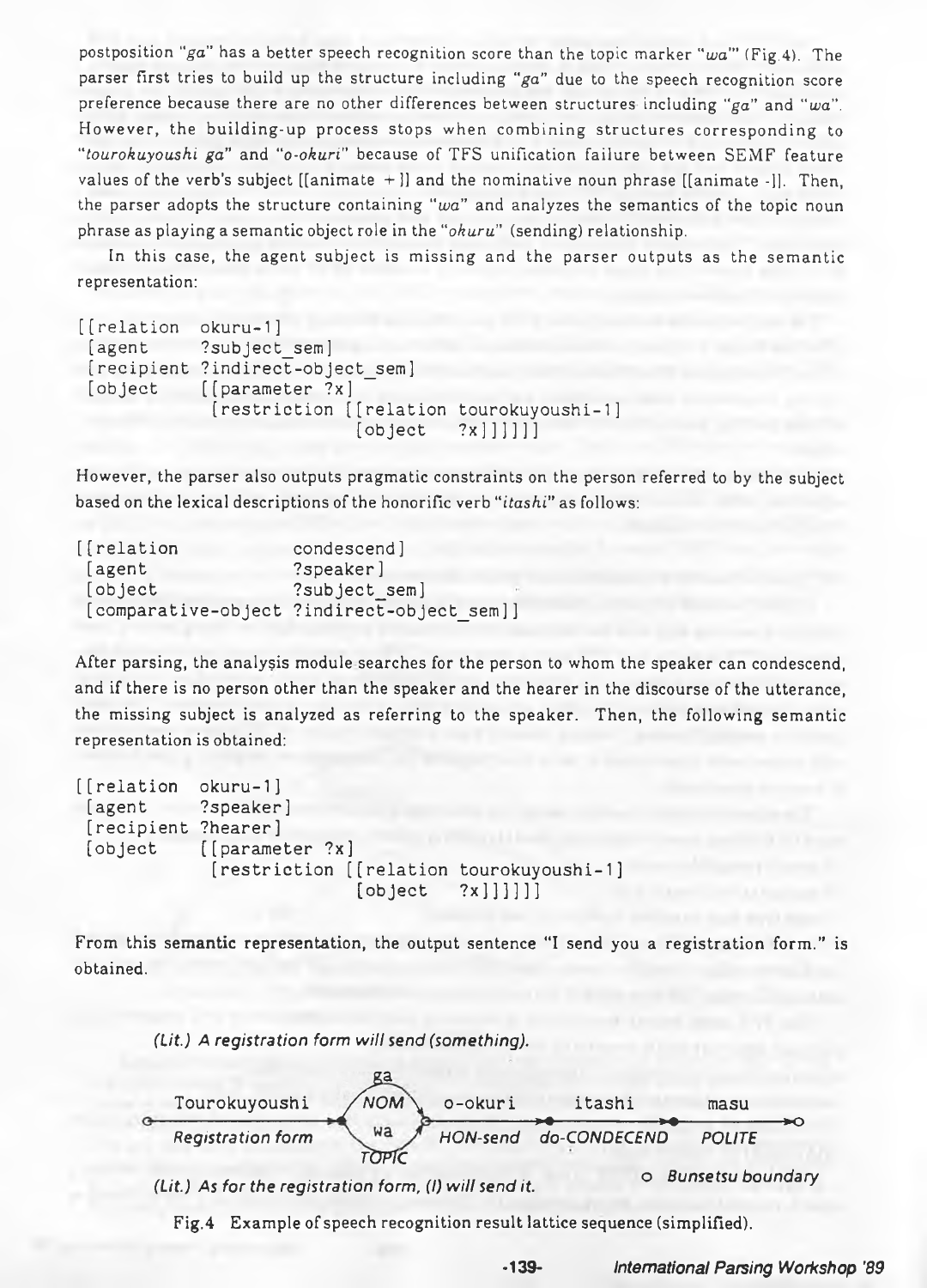#### **3.3. Experiments**

This analysis method is applied to speech recognition results of sentences in 2 task-oriented dialogues about "the secretarial service of the international conference". The HMM-LR speech recognition module with a *bunsetsu* dependency filter outputs for each spoken sentence a sequence of *bunsetsu* phrase lattices. These 2 dialogues consist of 37 sentences. The speech recognition module outputs correct results (i.e., sequences of *bunsetsu* lattices each of which includes the correct *bunsetsu* structure) for 35 sentences. This analysis method is applied to these 35 sentences.

These sentences consists of 76 *bunsetsu* phrases and 112 *bunsetsu* structure candidates. That is, a *bunsetsu* phrase has about 1.47 *bunsetsu* structure candidates.

For this experiment, a grammar was prepared which includes not only lexical items required for accepting correct *bunsetsu* structures in the dialogue, but also all lexical items consisting of all bunsetsu structure candidates. The grammar consists of 13 general rules including morphological rules and about 300 lexical entries.

The analysis method obtains correct sentence analysis results for 34 sentences; adequate English sentences are obtained from these correct analysis results. The sentence recognition rate of this method is about 97% and the total sentence recognition rate including the HMM-LR speech recognition module is 92%. The single incorrect analysis result structure, which corresponds to the Japanese sentence "*tourokuyoushi mo o-okuri itashi masu* ' (lit. "*I will send you a registration form, too")* instead of "*tourokuyoushi o o-okuri itashi masu*" (lit. '7 *will send you a registration form"),* includes as the incorrect speech recognition part only an incorrect modal particle "*mo*" with a higher speech recognition score than the correct case particle "o", and the incorrectly recognized structure is perfectly grammatical. In this case, to obtain the correct result requires taking account of the differences in presuppositions derived from these particles and comparing these presuppositions with the context of the utterances.

## **4. CONCLUSION**

In this paper, a new analysis method is proposed for Japanese spoken sentences using a grammar framework for treating spoken-style Japanese sentences and a new parser called the TFSP parser. The grammar framework is essentially based on HPSG and JPSG, and is designed to treat not only syntactic and semantic information but also pragmatic information. Analysis results based on this framework include semantic interpretations of input sentences with annotations on constraints on the uses of these sentences. The TFSP parser has been developed to allow edge structure sharing in unification-based analyses. This method is used as the analysis module of the NADINE system and the SL-TRANS system.

The analysis method is applied to HMM-LR speech recognition result lattices. In parsing lattices, selecting the pending edge with the best score allows the parser to first find plausible candidates. Constraints described in TFSs filter out syntactically or semantically ill-formed structures. The experimental results show that this method is effective in sentence speech recognition. In the experiments, recovering from incorrect recognition requires utterance context understanding including understanding of utterance presuppositions.

#### **ACKNOWLEDGEMENTS**

The author is deeply grateful to Dr. Kurematsu, the president of ATR Interpreting Telephony Research Laboratories, Teruaki Aizawa, the head of the Natural Language Understanding